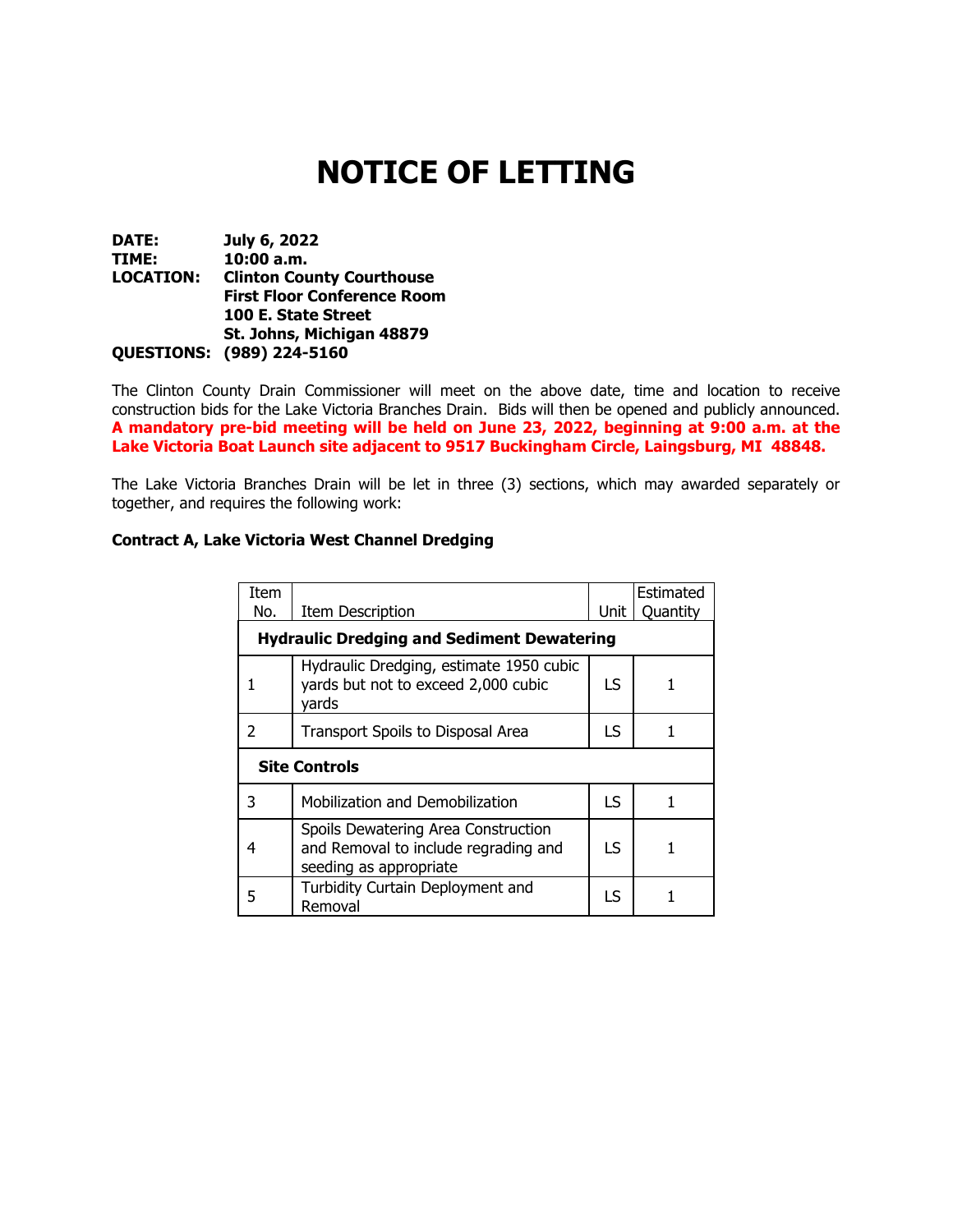# Notice of Letting (Continued)

## **Contract B, Alder Creek Channel Dredging**

| Item<br>No.                             | Item Description                                                                                       | Unit       | Estimated<br>Quantity |  |  |
|-----------------------------------------|--------------------------------------------------------------------------------------------------------|------------|-----------------------|--|--|
| <b>Dredging and Sediment Dewatering</b> |                                                                                                        |            |                       |  |  |
| 1                                       | Manual Dredging, estimate 1500 cubic<br>yards but not to exceed 1800 cubic<br>vards                    | LS.        | 1                     |  |  |
| 2                                       | Dewater Spoils at Boat Ramp Staging<br>Area                                                            | LS.        | 1                     |  |  |
| 3                                       | Transport Spoils to Disposal Area                                                                      | LS         | 1                     |  |  |
| <b>Site Controls</b>                    |                                                                                                        |            |                       |  |  |
| 4                                       | Mobilization and Demobilization                                                                        | <b>LS</b>  | 1                     |  |  |
| 5                                       | Establish/Remove required Soil Erosion<br>controls (e.g. silt fencing, etc.)                           | LS         | 1                     |  |  |
| 6                                       | Spoils Dewatering Area Construction<br>and Removal to include regrading and<br>seeding as appropriate  | LS.        |                       |  |  |
| 7                                       | Establish/Remove Sedimentation<br>Control Structures including Sump,<br>Coffer Dam(s), Silt Curtain(s) | LS.        | 1                     |  |  |
| 8                                       | Dewatering of Channel Dredging<br>Area/Bypass pumping                                                  | Per<br>Day | 30                    |  |  |

### **Contract C, Prep Staging Area for Dewatering and Disposal of Spoils**

| Item<br>No.                | Item Description                                         | Unit | Estimated<br>Quantity |  |  |  |
|----------------------------|----------------------------------------------------------|------|-----------------------|--|--|--|
| <b>Sediment Dewatering</b> |                                                          |      |                       |  |  |  |
|                            | Prep Disposal Area for<br>Dewatering/Disposal of Spoils, | I S  |                       |  |  |  |
| 2                          | Cap and Seed Staging Area for Disposal<br>of Spoils      | LS   |                       |  |  |  |
| 3                          | Upgrade Haul Road                                        | LS   |                       |  |  |  |
| <b>Site Controls</b>       |                                                          |      |                       |  |  |  |
| 4                          | Mobilization and Demobilization                          | ΙS   |                       |  |  |  |

Notice of Award to be given by July 15, 2022 if acceptable bid is received. Substantial completion for Contracts A and B is October 30, 2022. Final completion for Contracts A and B is November 15, 2022. Substantial completion for Contract C is November 15, 2022. Final completion for Contract C is December 1, 2022.